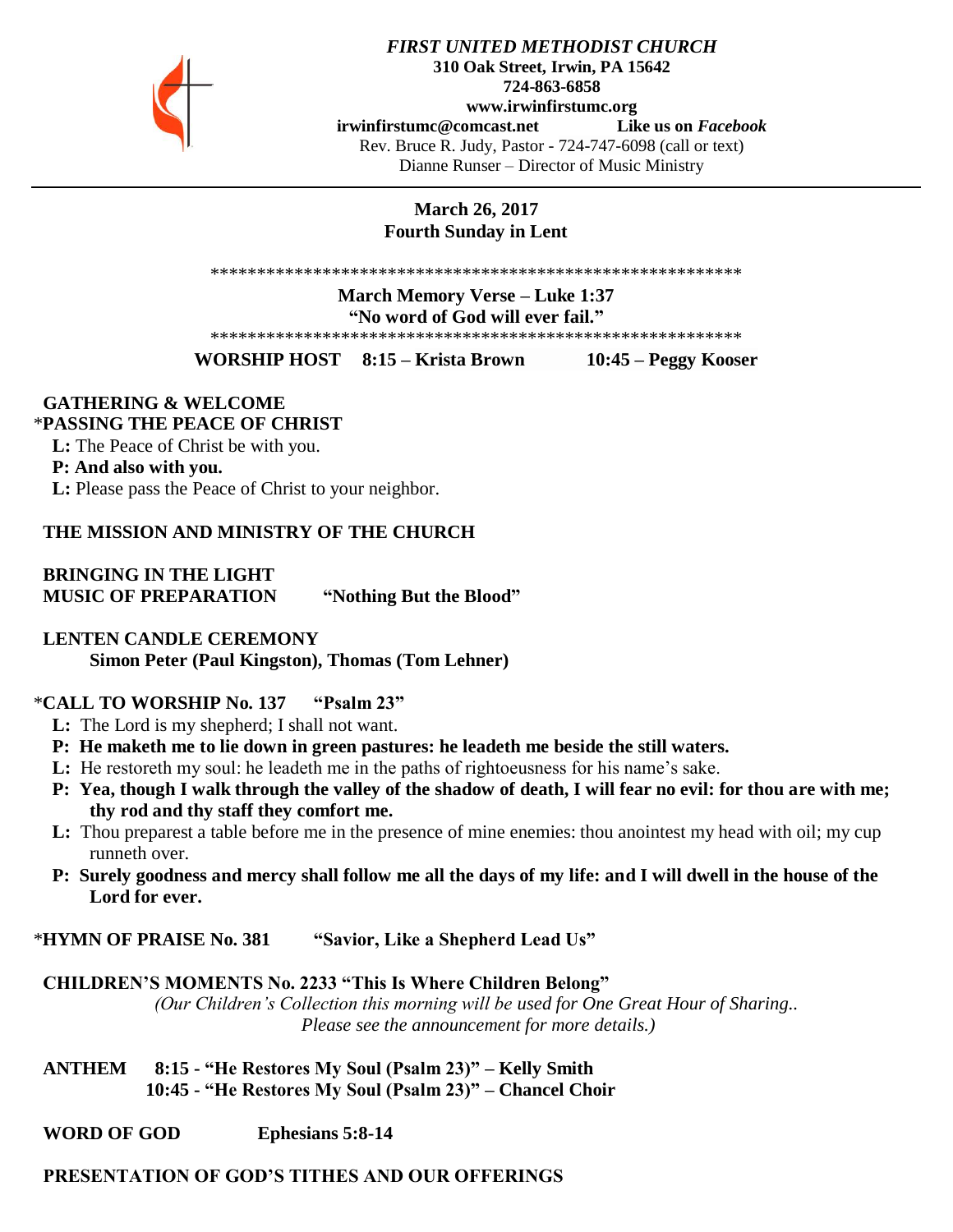#### **OFFERTORY "Jesus Paid It All"**

# \***LENTEN DOXOLOGY (tune: "Old 100th)**

**Praise God throughout these forty days. Praise Christ, our Lord, whom God did raise, And praise the Spirit who imparts God's love in Christ into our hearts. Amen**

#### \***PRAYER OF DEDICATION AND THANKS**

\***HYMN No. 2086 – "Open Our Eyes, Lord"**

 **JOYS AND CONCERNS For our joys we say: "Praise the Lord." For our concerns we say: "Lord, hear our prayers."**

#### **PASTORAL PRAYER & THE LORD'S PRAYER**

 **Our Father who art in heaven, hallowed be thy name, thy kingdom come, thy will be done on earth as it is in heaven. Give us this day our daily bread; and forgive us our trespasses as we forgive those who trespass against us. And lead us not into temptation, but deliver us from evil, for thine is the kingdom, and the power and the glory forever. AMEN**

 **SERMON SCRIPTURE John 9:1-12**

 **SERMON "Why Isn't Important"**

\***HYMN OF PARTING No. 454 – "Open My Eyes, That I May See"**

#### \***BENEDICTION**

\***MUSIC OF PARTING "Introduction and Fughetta"**

*The service is under the control of the Holy Spirit. The altar rail is always open.*

\***Those who are able, please stand**.

\*\*\*\*\*\*\*\*\*\*\*\*\*\*\*\*\*\*\*\*\*\*\*\*\*\*\*\*\*\*\*\*\*\*\*\*\*\*\*\*\*\*\*\*\*\*\*\*\*\*\*\*\*\*\*\*\*

**ATTENDANCE LAST WEEK Saturday: 22 Sunday: 8:15 - 65 10:45 – 92**

### **SERVING YOU TODAY**

**GREETERS:** 8:15 - Mike, Anne, Charlie & Philip Osborn 10:45 – Bernie Johnston & Mary Reed

**USHERS TEAMS:** 8:15 – Men's Group 10:45 – Lou Berta

**SOUND TEAM:** 8:15 – Fritz Runser, Jason Kirsch 10:45 – Penny Brant, Josh Burger

**NURSERY:** Our Nursery (birth through age 5) is open during the worship services. The attendents today are Kyle & Katrina Bryan. In the event that no attendents are present, parents are still welcome to use the nursery however they must stay with their children.

\*\*\*\*\*\*\*\*\*\*\*\*\*\*\*\*\*\*\*\*\*\*\*\*\*\*\*\*\*\*\*\*\*\*\*\*\*\*\*\*\*\*\*\*\*\*\*\*\*\*\*\*\*\*\*\*\*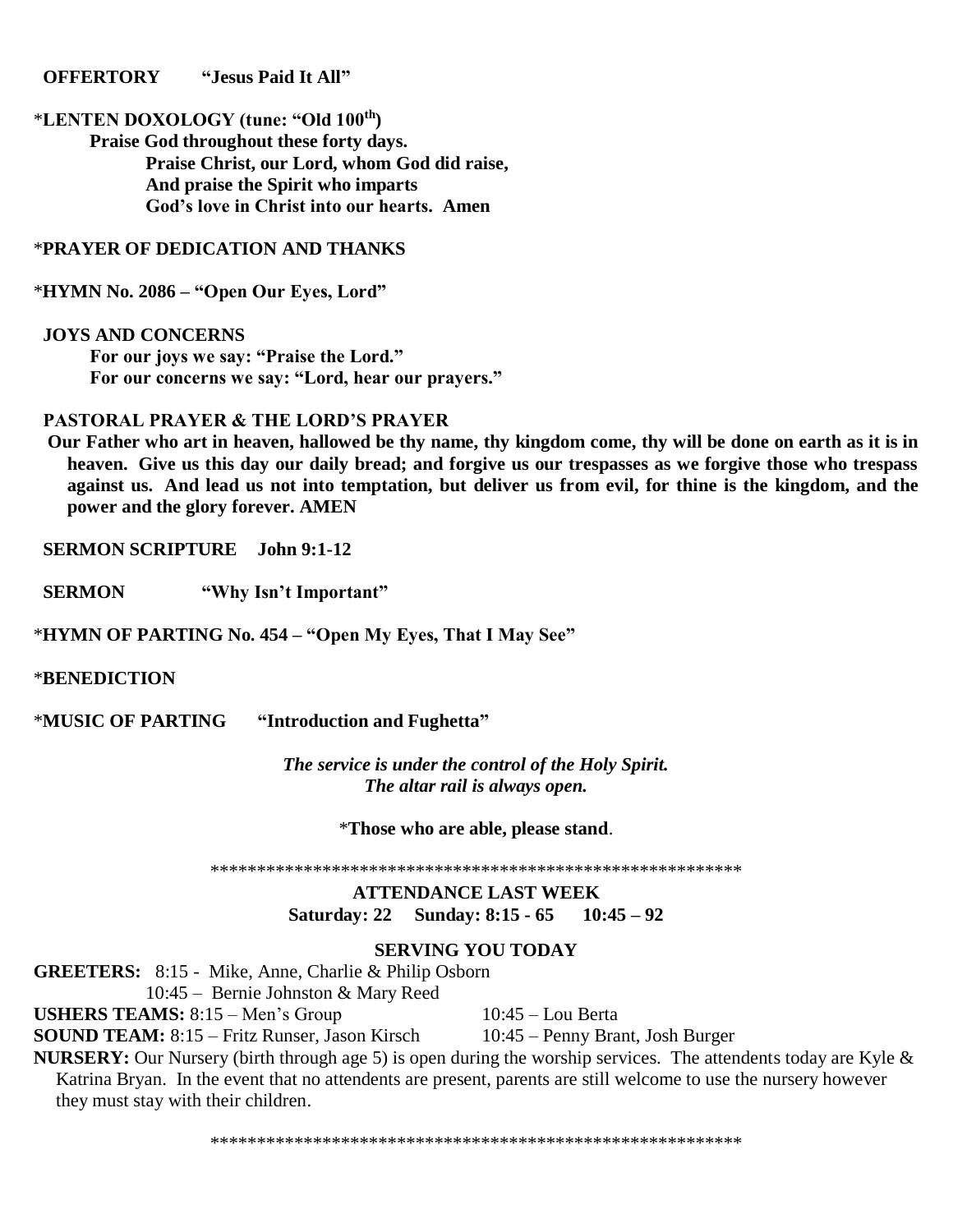#### "WHAT CHRISTIANS BELIEVE"

Midweek Lenten Services at First United Church of Christ on Main Street These services are sponsored by the *Norwin Men's Prayer Fellowship* group

#### 12:30 PM - Lunch \*\*\*  $12:00$  Noon – Worship  $11:30 AM-Hymn$  Sing

March 29th Topic: "How Humiliating" April  $5<sup>th</sup>$ Topic: "How Exciting" April 12th Topic: "For Ever and Ever" **Speaker: Rev. Nick Poole** Speaker: Shelli Prindle Speaker: Rev. Ronald Durika

\*\*\*Lunch provided (for a fee) by the Colonial Grille 

#### THIS WEEK AT OUR CHURCH

Office - 8:00 AM – 1:00 PM Monday thru Thursday; 8:00 AM – Noon on Friday

Pastor Bruce – 10:00 AM – 1:00 PM Tuesday, Wednesday & Thursday

724-747-6098 (call or text) or email at preacherptl@gmail.com Please feel free to contact Pastor Bruce if you are in need of a pastoral visit.

#### **Today, Sunday, March 26**

8:00 Prayer 8:15 Worship Service 9:30 Sunday School 9:30 Confirmation Class 9:30 Membership Class 10:45 Worship Service 12:15 SonShiners  $12:30$  Gym in use 3:30 LLS Cast – Full Cast, blocking  $-$  no music

**Monday, March 27** 6:30 Grief Support 7:00 Dartball  $- A$ 

**Tuesday, March 28** 6:15 TOPS  $7:00\ NA$ 

#### **Wednesday, March 29**

11:30 Mid Week Lenten Service (First United Church of Christ, Main Street) 6:00 Healing Service 7:00 Youth Group

#### **Thursday, March 30**

6:15 C Bells  $6:30\,NA$  $7:15$  Choir 8:15 LLS Choir

#### Saturday, April 1

6:00 Contemporary Worship Service 7:00 Christian Singles

**Next Sunday, April 2 Coffee Hour** 8:00 Prayer 8:15 Worship Service 9:30 Sunday School 9:30 Confirmation Class 10:45 Worship Service 12:15 SonShiners 12:30 Gym in use 2:00 N.O.W. Meeting 3:30 LLS Cast – Full Cast, recorded music

# **ANNOUNCEMENTS**

**CHILDREN'S COLLECTIONS:** The Children's Collection this week will be given to the *One Great Hour of* Sharing. For more than 50 years, United Methodist congregations have been taking part in a special One Great Hour of Sharing offering, laying the foundation for UMCOR's ministry of relief and hope. Donations UMCOR receives through this offering, along with other undesignated gifts made throughout the year, cover our costs of doing business. Gifts like yours make it possible for UMCOR to use 100% of all other contributions on the projects our donors specify, instead of on administrative or fundraising costs. UMCOR does not receive United Methodist World Service or apportionment funds, so without your offerings, UMCOR would not exist. Because we keep operating costs under 10% of our total budget, undesignated gifts may actually exceed UMCOR's administrative needs. When that happens, your support is channeled to under-funded programs, where they're most needed. They also may be used to allow UMCOR to respond to disasters immediately after an event and before funds can be raised. Race for Grace: 3/19-\$195.00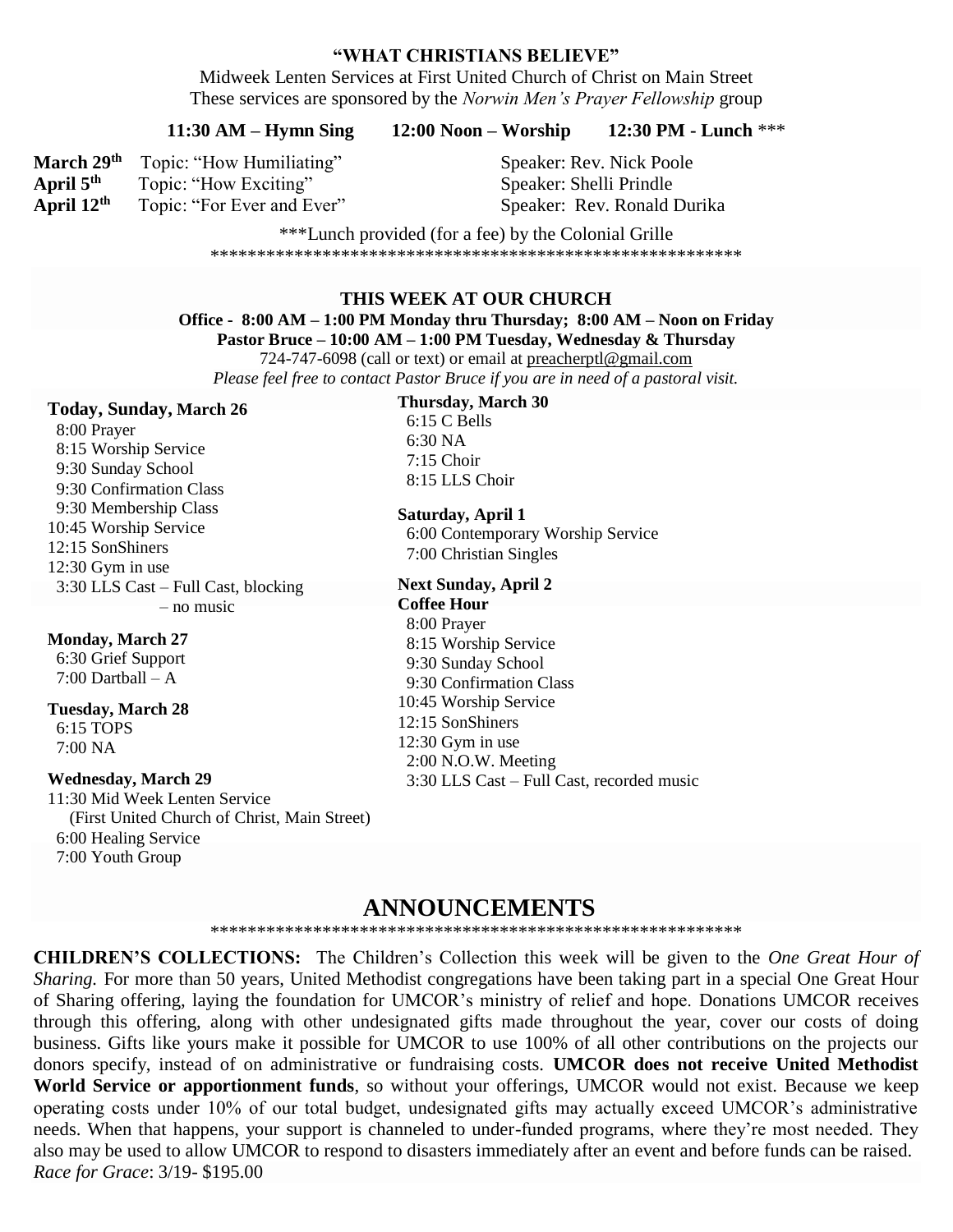FUMC MEMBERSHIP: Want to be a member of our church? Please contact Pastor Bruce (724-747-6098) or the church office (724-963-6858.)

#### **OPPORTUNITIES FOR SERVICE**

The following opportunities for service will be on the clipboard today:

1) Assisting with the reception after Living Last Supper performance on April 11

2) Selling DVDs and other items at Living Last Supper performances April 11 and 13

The other Opportunities for Service are on a bulletin board in the narthex. Please be sure to check the board and volunteer.

1) Decorating for Easter (Good Friday afternoon)

2) Coordinating and assisting the Graduate Recognition celebration on June 4.

3) Coffee hour assistant (through December)

**LIVING LAST SUPPER PUBLICITY** -Please remember to pick up some yard signs, posters and pocket posters in the entry hall today. Help us to spread the word of our outreach event.

**NEW FLORIST FOR ALTAR FLOWERS:** Starting April 2<sup>nd</sup> we have a new florist for altar flowers---Breitingers in White Oak. The cost will remain the same \$25.00. Please save the black vases and return to the office or set them outside the office door. (Our former florist, Gongaware & Parry, has retired and sold the property. We thank them for providing this service for us.) Hazuza's will continue to supply the Christmas, Easter and Mother's Day flowers. Please call Alice Hubert to order - 724-63-3901.

# **A Simple Truth:**





You are invited to hear the story of God's great love for you, followed by our annual Egg Hunt on Palm Sun., Apr. 9<sup>th</sup>, 9:30-10:30 am, starting in the Elementary Dept. Remember the wonderful story of Holy Week/Easter & talk about Christian symbols. The egg hunt follows in the gym with terrific treasures that relate to the story. All ages welcome!

Teens/Preteens, we need your help hiding the eggs! Of course, you will receive treats for helping – just meet at 9:30 in the Elementary room to assist. (Tiny tots meet in Mrs. Weber's toddler room across from the nursery for a mini-hunt.)

**Friends are always welcome!** 

## Kick off Holy Week by hearing the story of our Christian faith in one exciting session!

## Hope to see you on April 9th!

A CALL FOR PRAYER WARRIORS! Pastor Bruce is organizing an Army of Prayer Warriors. His challenge is to enlist members of our congregation to commit to the daily task of praying for a particular list of people from our church family. You will be given a "Prayer" Warrior's Prayer Assignment Book" with guidelines for this program. Every 6 months you will receive a new list of prayer concerns and booklet. If you are interested in becoming one of FUMC's Prayer Warriors please see Pastor Bruce or call the office. He will give you more information on the program.